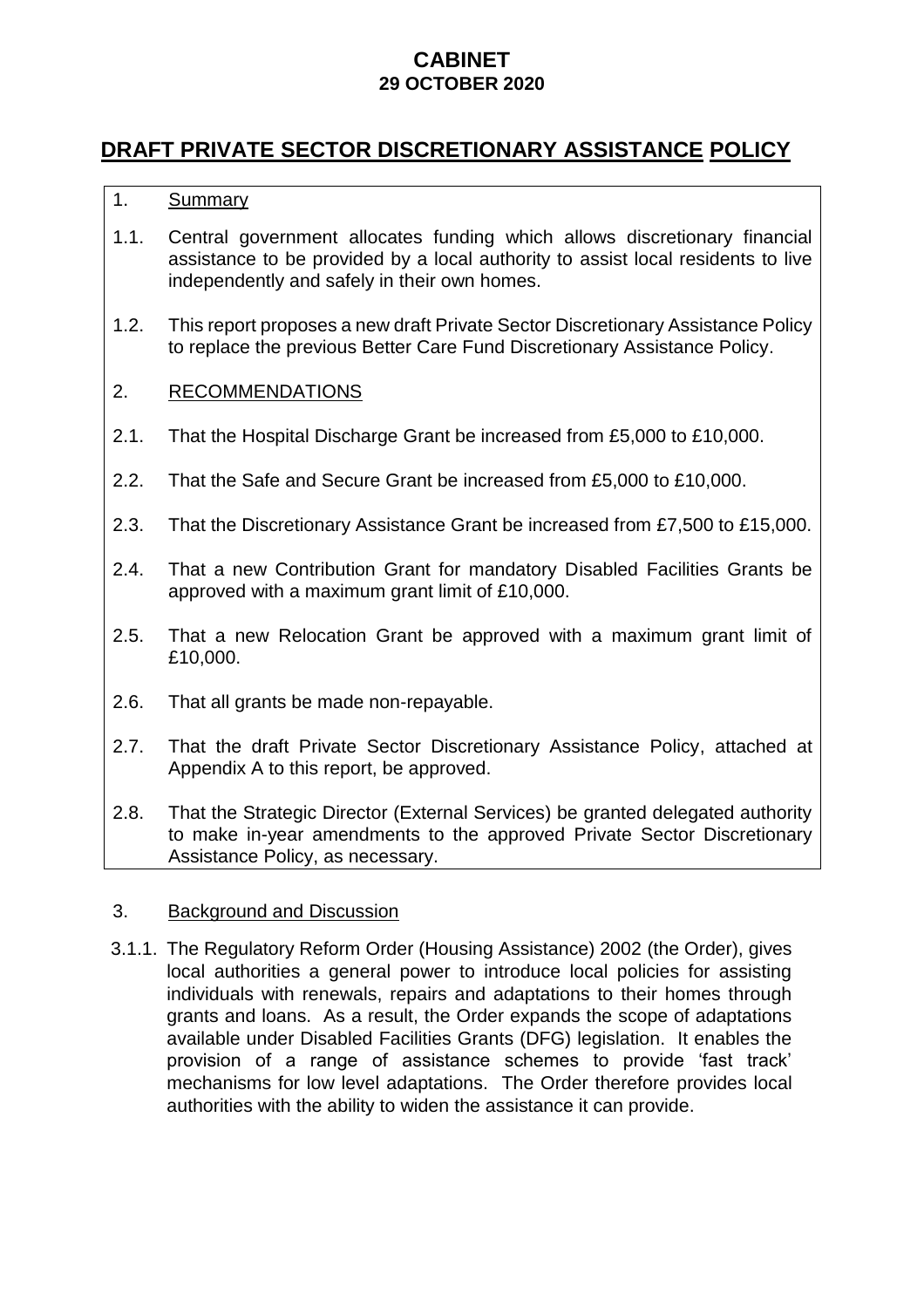- 3.1.2. In 2015, Government announced that up to £500 million of capital funding was being made available for DFGs and related works as part of the Better Care Fund (BCF). The Council's budget allocation for DFGs via the BCF increased from 2017 but has stayed the same for 2019/2020 and 2020/2021.
- 3.1.3. In light of the Order and the BCF funding allocations, the Council developed a BCF Assistance Policy, which was approved by Cabinet on 25 January 2018 (Min. No. 104) to assist people leaving hospital and return to a suitable home, thus reducing bed blocking.
- 3.1.4. Historically, the way in which DGF funding could be used was rather prescriptive. However, since the introduction of the Better Care Fund in 2015 and the RRO a wider private sector housing assistance approach is being promoted
- 3.1.5. The BCF Assistance Policy has now been reviewed and a new policy developed that better reflects the needs of Dartford residents. The main changes are summarised below:
	- All assistance, in the form of grants to be made non-repayable
	- Maximum grant limits to be increased
	- The scope of discretionary assistance to be widened and new discretionary assistance schemes implemented
	- Inclusion of details of other schemes funded by the BCF for ease of reference
- 3.1.6. The reasons for these proposals are set out in this report.

### **3.2. Grant Funding and Underspend**

- 3.2.1. The Council has, over the last few years, underspent BCF grant funding. This has mainly been due to limited financial assistance schemes being available initially and relatively low levels of grant monies being made available to applicants.
- 3.2.2. The following table shows the level of grant funding made available to Dartford and underspend each year.

|         | <b>TOTAL</b><br><b>AVAILABLE</b><br><b>FUNDING</b> | PORTION OF<br><b>THE GRANT</b><br><b>SPENT BY DBC</b><br><b>IN YEAR</b> | <b>UNDERSPEND</b><br>C/F (SPENT<br><b>FOLLOWING</b><br>YEAR) |
|---------|----------------------------------------------------|-------------------------------------------------------------------------|--------------------------------------------------------------|
| 2017/18 | £439,000                                           | £308,718                                                                | £130,282                                                     |
| 2018/19 | £483,400                                           | £229,349                                                                | £254,051                                                     |
| 2019/20 | £521,576                                           | £227,396                                                                | £294,180                                                     |
| 2020/21 | £521,576                                           |                                                                         |                                                              |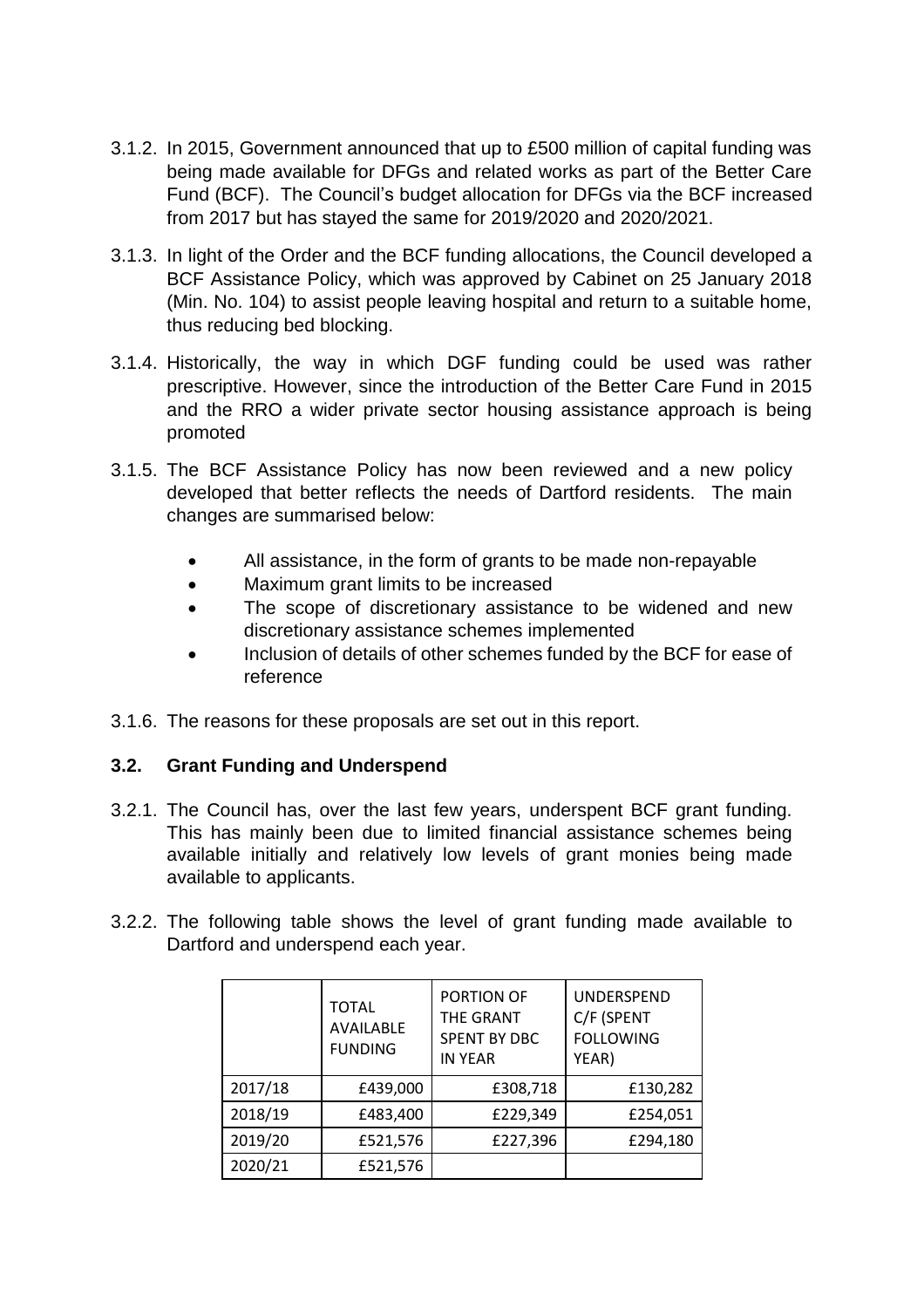# **CABINET 29 OCTOBER 2020**

3.2.3. As can be seen, spend has been lower than the allocation each year however, underspend is rolled forward. It is envisaged that the new Policy will help ensure the Council maximises spend and assist more people to live independently in a safe home environment and to help with discharges from hospital to prevent bed blocking.

#### **4. Discretionary Assistance Schemes and services**

#### 4.1. Hospital Discharge Grant

- 4.1.2. The grant is provided to support local residents being discharged from hospital and funds a range of works detailed in the new Private Sector Discretionary Assistance Policy, attached at Appendix A.
- 4.1.3. It is proposed that this grant be increased from £5000 to £10000 to enable any works that are deemed necessary to enable a person to return home from hospital.

#### 4.2. Safe and Secure Grant

- 4.2.1. This grant is designed to reduce admissions and readmissions to hospital and to ensure a person can remain in their own home as long as possible.
- 4.2.2. It is proposed that this grant be increased from £5000 to £10000 to cover any additional works that may be required.

#### 4.3. Discretionary Assistance Grant

- 4.3.1. This is a fast track grant for urgently needed disabled aids/adaptations in the home, often used rather than the mandatory DFG, which has a maximum of £30,000 available, but which has a more detailed and lengthy application process including a mean test.
- 4.3.2. It is proposed that this grant be increased from £7500 to £15000 to cover works such as replacement indoor lifts, which cost more than the previous maximum available, or other higher cost works deemed necessary. Cases that are eligible for this grant have steadily increased over the last year and it is expected that this will continue, particularly with an increase in monies available.

#### 4.4. Contribution Grant for Mandatory DFGs

4.4.1. This is a new grant to be made available to the property owner where a person is in receipt of a mandatory DFG but they have a financial contribution towards it following a means test. Although this grant is means tested, there are cases where a person is unable to afford the cost of the works for example they may be in receipt of a works pension which takes them over the threshold for the means test but have very little savings. As most clients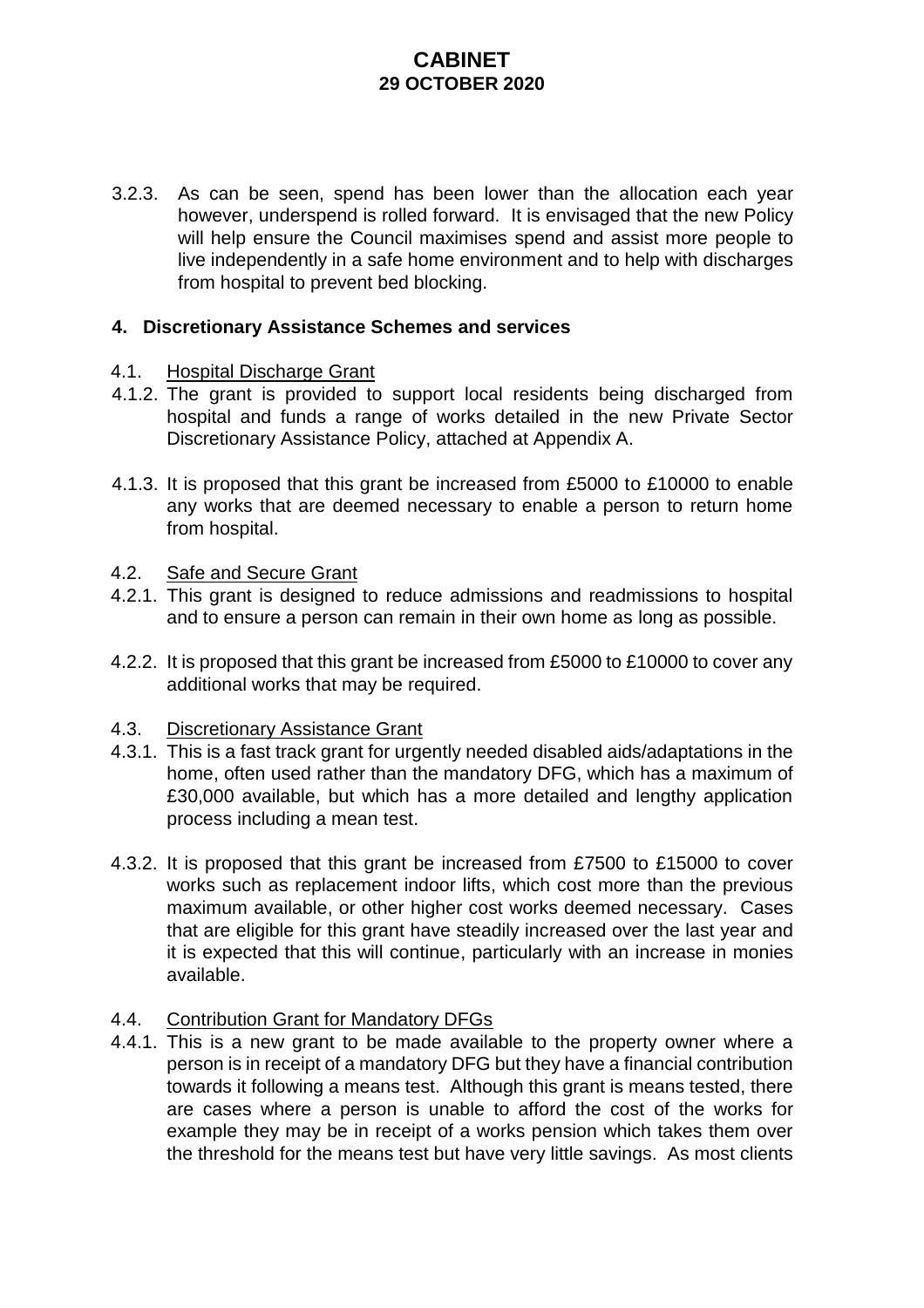are older, they may find it more difficult to secure loans to pay for the works and a contribution grant may be required.

4.4.2. It is proposed that this grant be set at £10000.

#### 4.5. Relocation Grant

- 4.5.1. This is a new discretionary assistance scheme where an applicant is eligible for a mandatory DFG but their property is not adaptable to their needs. In these cases, a relocation grant may be offered.
- 4.5.2. It is proposed that the maximum grant be £10000.
- 4.6. Non Person-Specific Assistance

The Order allows funding to be used for a range of works including schemes that are not person specific. Applications can therefore be considered for adaptations and improvements on buildings as well as the acquisition of properties to assist vulnerable clients, which could include rough sleepers. All applications will be considered by a senior manager.

#### 4.7. Subsidised Handyperson Service and Handyperson Enablement

The Council already subsidises a Handyperson service for local residents through the local Home Improvement Agency. The service undertakes minor repairs for Dartford residents at a low cost.

In addition to this, funding is made available for the provision of a handyperson enablement service which offers both discharge and practical support to help people get discharged from hospital more quickly and to prevent admissions to hospital by offering practical solutions to problems around the home. The enablement service is provided free of charge.

4.8. Other services

Additional services already operating using BCF monies include the provision of a Health and Housing Co-ordinator for Dartford based at Darent Valley Hospital and a Hoarding Co-ordinator, in partnership with Gravesham Borough Council. Further details can be found in the draft Private Sector Discretionary Assistance Policy, attached at Appendix A.

#### **5. Proposal to make all grants non-repayable**

- 5.1.1. The Council's current policy and procedures in relation to repayable grants (those over £5000), places a significant burden on applicants to complete extensive paperwork and seek independent financial advice when securing a repayable grant.
- 5.1.2. This, in turn, significantly slows the process for both the applicant and the Council and essentially means that the applicant is not getting the assistance they need as quickly as they should. In some cases, the applicant chooses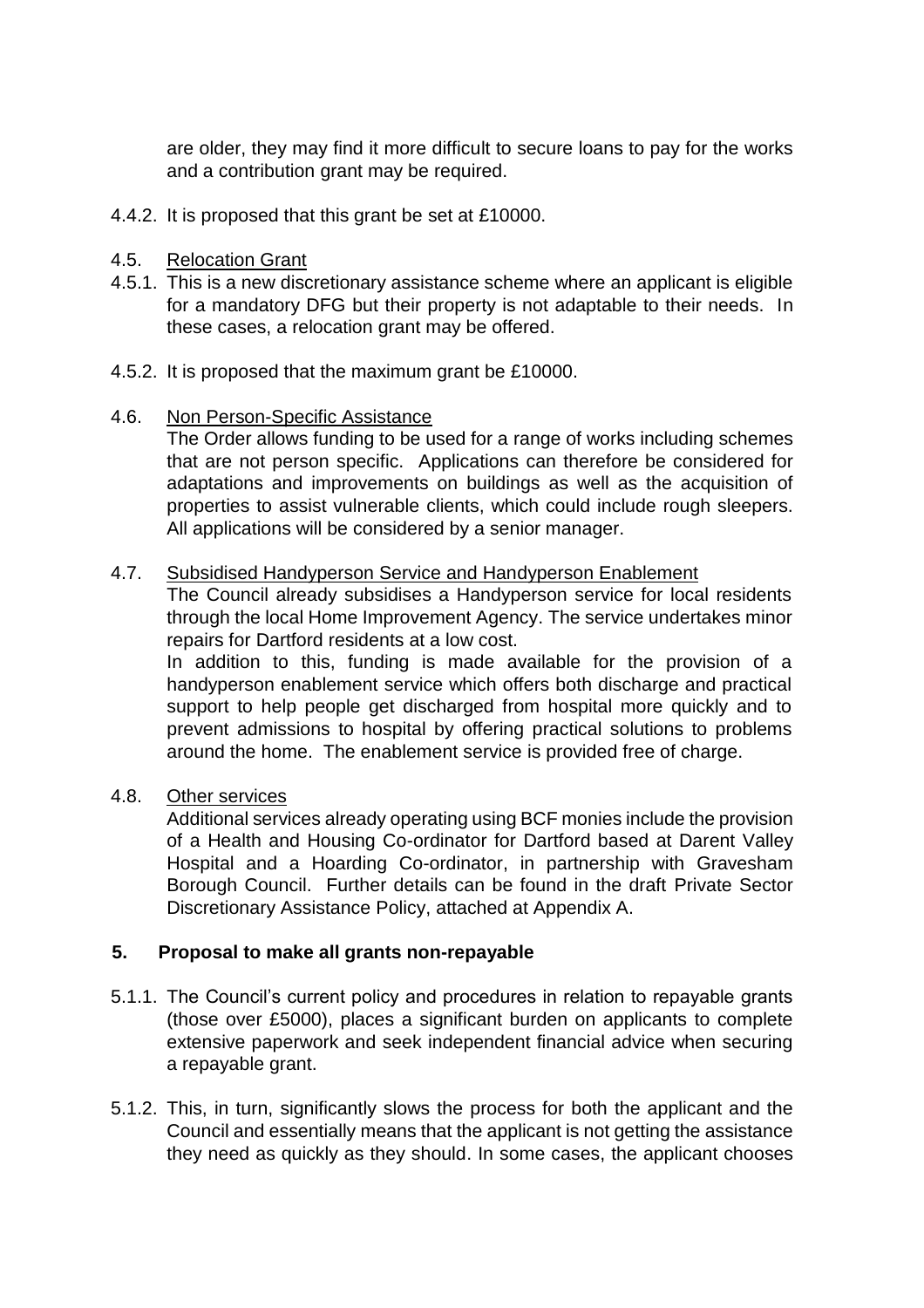# **CABINET 29 OCTOBER 2020**

not to apply due to the extra burden these additional requirements place on them.

- 5.1.3. Moreover, repayable grants are only repayable if an applicant moves from their current property and it is the Private Sector Team's experience that this does not happen very often which means the Council rarely receives any monies back. Grants are also not repayable if an applicant dies.
- 5.1.4. It is therefore proposed to make all grants non repayable.

#### **6. Other considerations**

- 6.1.1. In all cases, discretionary assistance is subject to budget availability and may be frozen by the Council when necessary.
- 6.1.2. Mandatory DFG applications will take precedence over discretionary funding as detailed in the DFG Policy.
- 7. Relationship to the Corporate Plan

This report relates to the Corporate Plan aims of 'meeting the housing needs of the Borough and achieving self-reliant communities'

| <b>Financial Implications</b>        | As detailed in this report                                                                                                                                                                                                                                                    |  |
|--------------------------------------|-------------------------------------------------------------------------------------------------------------------------------------------------------------------------------------------------------------------------------------------------------------------------------|--|
| Legal Implications                   | None specifically                                                                                                                                                                                                                                                             |  |
| <b>Staffing Implications</b>         | <b>None</b>                                                                                                                                                                                                                                                                   |  |
| Administrative Implications          | <b>None</b>                                                                                                                                                                                                                                                                   |  |
| <b>Risk Assessment</b>               | There is a risk that demand may exceed supply but, as<br>there is no legal obligation to provide discretionary<br>assistance, it will have no impact on the Council. If this<br>is the case, a waiting list will be set up and managed<br>by the private sector housing team. |  |
| <b>Equality Impact</b><br>Assessment | A Customer Access review has been carried out with<br>no adverse outcomes identified (see Appendix B).                                                                                                                                                                        |  |

8. Financial, legal, staffing and other implications and risk assessments

#### Appendices

Appendix A - Draft Private Sector Discretionary Assistance Policy

Appendix B – Customer Access Review